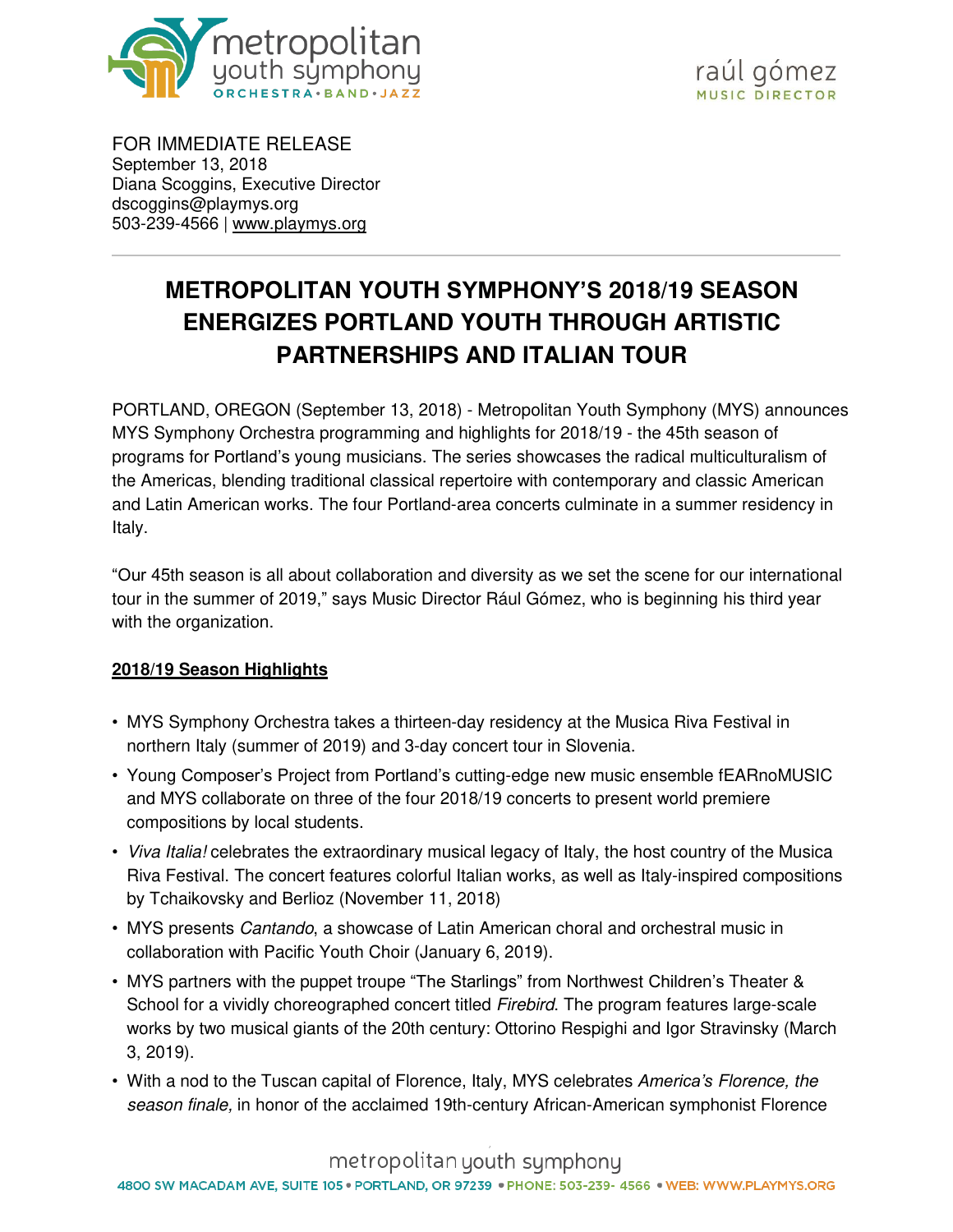Price. The concert includes two of her compositions, as well as a medley of jazz tunes by Louis Armstrong (May 21, 2019).

# **Behind the Music**

Throughout the coming year, MYS Symphony Orchestra musicians will prepare and perform music in anticipation of their summer residency at the 2019 Musica Riva Festival at Lago di Garda, Italy. A unique aspect of their programming will be new music written by American youths, including works by local students.

"It is rare to see student musicians perform the fully orchestrated works of student composers over an entire season. This is a fantastic opportunity to inspire audiences with the tremendous power of the creative process. We are thrilled to work with fEARnoMUSIC's Kenji Bunch, Jeff Payne, and Ryan Francis to make this happen," says Mr. Gómez.

The partnership between MYS and the Portland-based contemporary music ensemble fEARnoMUSIC will produce three world premiere compositions by Portland high school students all developed through fEARnoMUSIC's Young Composers Project.

The Musica Riva Festival, located on the banks of Italy's Lago di Garda, engages world-class artists to collaborate with student musicians. During the Festival, the players of the Symphony Orchestra will collaborate with these teaching artists, and give a total of four daytime performances, while enjoying faculty concerts by night.

In addition to celebrating the diversity of the Americas before an international audience, the MYS 2018/19 season cultivates a spirit of innovative collaboration among pillars of Portland's arts community. Over the course of the year, the young musicians from MYS ensembles will share the stage with Pacific Youth Choir; with the rainbow-hued puppet troupe "The Starlings" from Northwest Children's Theater & School; with Oregon International Ballet Academy (November 17), and with BodyVox's Junior Artist Generator (JAG) (May 18-20), an elite training and performance program in ballet and jazz technique.

MYS' March and May concerts will also feature orchestra and soloists in programs showcasing winners of the MYS Concerto Competition.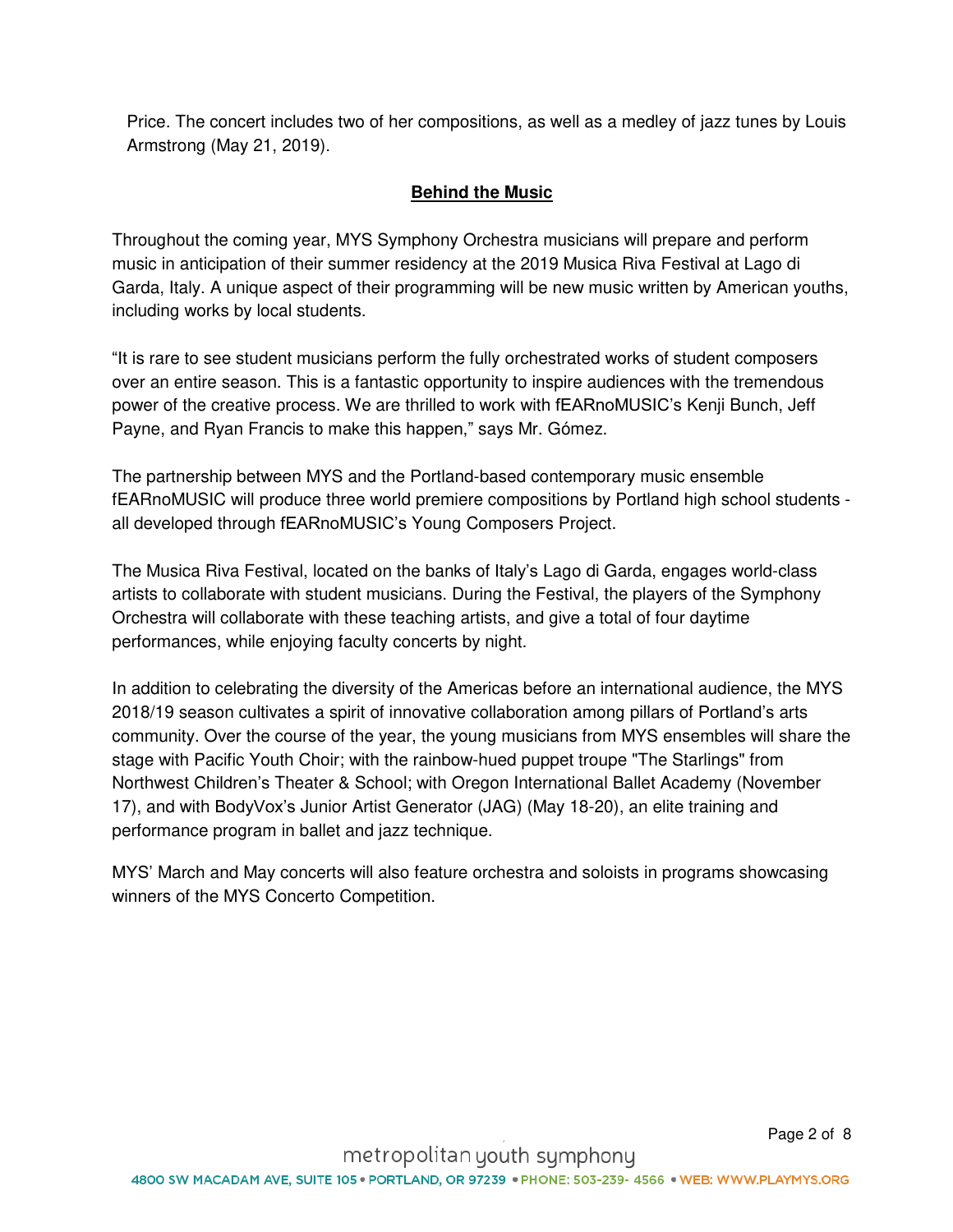#### **2018/19 Concert Season**

#### **VIVA ITALIA!**

Metropolitan Youth Symphony November 11, 2018, 7:30 pm Arlene Schnitzer Concert Hall

Rossini Overture to The Barber of Seville Safirstein Tone Poem No. 1: Orpheus and Eurydice Ponchielli Dance of the Hours from La Gioconda Berlioz Roman Carnival Overture Tchaikovsky Capriccio Italien

Italy has long been a hotbed for original music. As Mr. Gómez and the young musicians prepare for their own Italian sojourn, they open the 2018/19 season with a program titled Viva Italia. The concert includes Italian inspirations by Tchaikovsky and Berlioz, and - of course - Italian classics from Rossini and Ponchielli.

As music and youth are central to the MYS mission, both Italian classics come from a body of works that have enchanted generations of young Americans: Rossini's Overture to The Barber of Seville, famously parodied by Bugs Bunny in Rabbit of Seville; and Ponchielli's Dance of the Hours, a highlight from Walt Disney's 1940 animated film Fantasia (with the famous pas de deux between the hippo-ballerina and amorous alligator).

The program also looks to the future of American music with works by a student composers, including a world premiere presented in partnership with the Young Composers Project, a program operated by the Portland-based contemporary music ensemble fEARnoMUSIC. Developed through a series of workshops, Tone Poem No. 1: Orpheus and Eurydice is a new piece by Jake Safirstein, a senior at Grant High School and winner of the Oregon Music Education Association Composition Contest.

#### **CANTANDO**

Metropolitan Youth Symphony Pacific Youth Choir January 6, 2019, 7:30 pm Newmark Theatre

Moncayo Sinfonietta Juan David Osorio Suite de Villancicos Latinoamericanos Selections by Pacific Youth Choir Arturo Márquez Danzón No. 8 Carlos Guzmán Cantos de Guanacaste

Page 3 of 8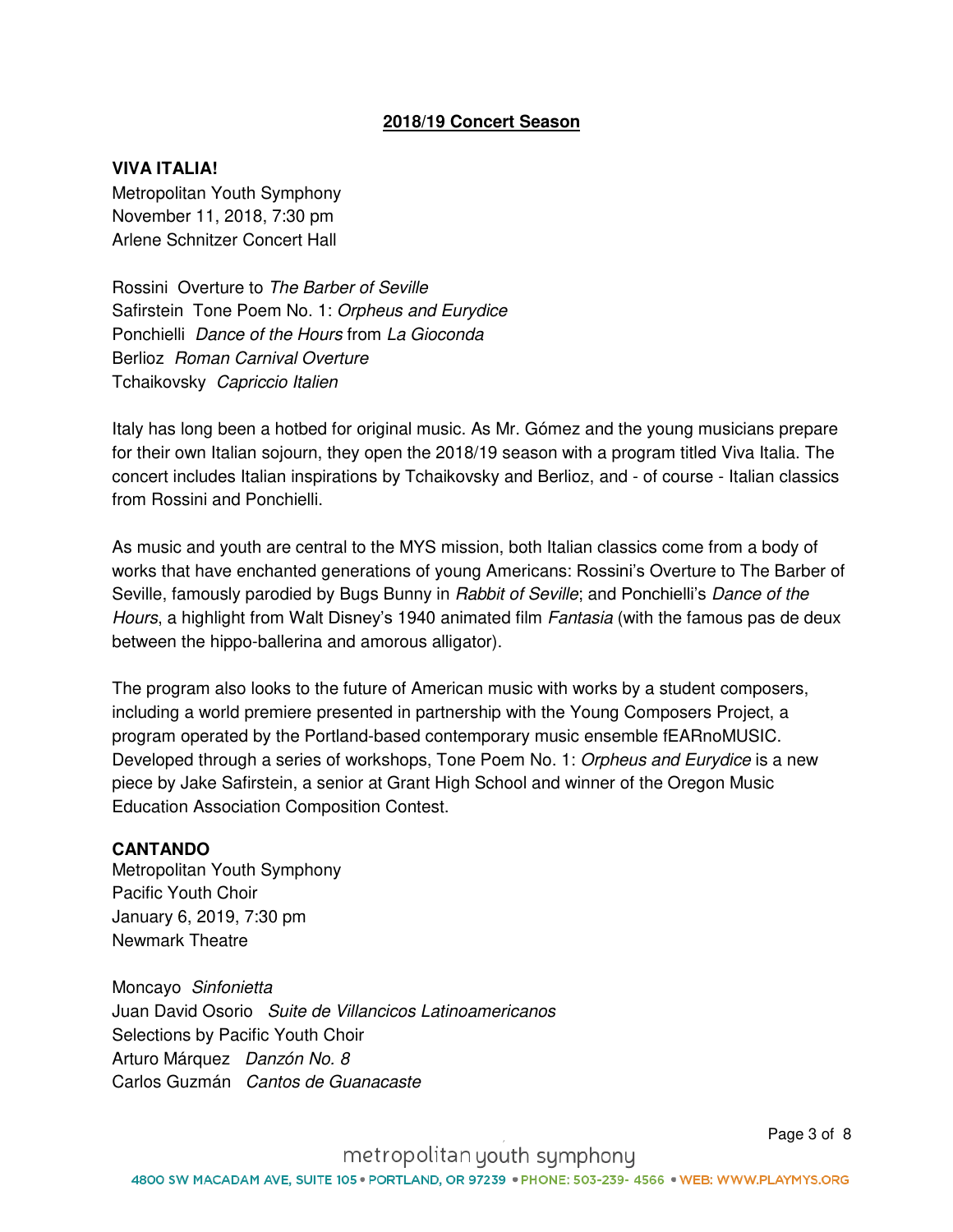The spirit of collaboration continues as the musicians of MYS join forces with Pacific Youth Choir for Cantando, a program of choral and orchestral works celebrating the music of Latin America. Mr. Gómez leads the orchestra in Sinfonietta by Mexican composer José Pablo Moncayo, as well as Danzón No. 8 by Arturo Márquez, inspired by the music and environs of Mexico's Veracruz region. Pacific Youth Choir joins the Symphony to perform Cantos de Guanacaste by Costa Rican composer, musician and director Carlos Guzmán, and Juan David Osorio's Suite de Villancicos Latinoamericanos representing music from the Dominican Republic, Argentina, and Colombia. The villancico was a common poetic and musical form of the Iberian Peninsula and Latin America popular from the late 15th to 18th centuries.

#### **FIREBIRD**

Metropolitan Youth Symphony Northwest Children's Theater's "The Starlings" 2019 MYS Concerto Competition Winner March 3, 2019, 7:30 pm Arlene Schnitzer Concert Hall

Ball World Premiere/TBA TBA Concerto with the 2019 MYS Concerto Competition Winner Respighi Gli uccelli (The Birds) Stravinsky The Firebird Suite (1919 version)

Mr. Gómez and MYS team up with Northwest Children's Theater & School for a brilliantly hued program of movement, puppetry, and spectacular orchestral fireworks. "The Starlings," an "all-puppet, all-bird acting troupe," takes the stage with MYS for the birdsonginfused showpiece Gli uccelli by the master Italian orchestral colorist Ottorino Respighi. The musical pyrotechnics continue with the original suite from one of the greatest ballets of the 20th century: Igor Stravinsky's The Firebird.

The program entitled *Firebird* is the second in a three-concert series of collaborations between MYS and fEARnoMUSIC's Young Composers Project. Mr. Gómez leads the young musicians of MYS in a world premiere by Max Ball, a violinist and junior at Lakeridge High School in Lake Oswego, Oregon. In addition, MYS performs a concerto featuring a solo performance by one of Oregon's gifted pre-collegiate musicians: a 2019 MYS Concerto Competition winner.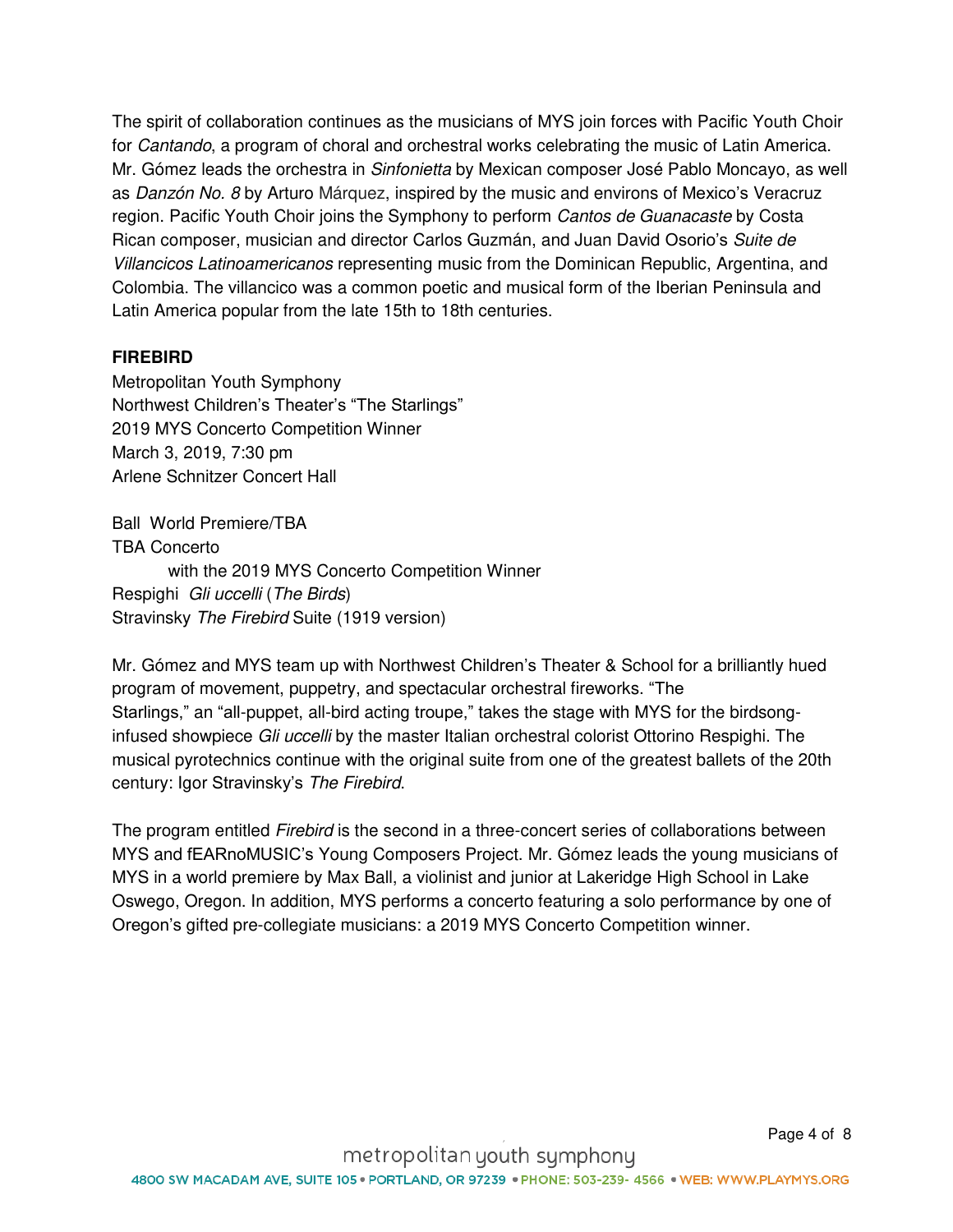### **AMERICA'S FLORENCE**

Metropolitan Youth Symphony 2019 MYS Concerto Competition Winner May 21, 2019, 7:30 pm Arlene Schnitzer Concert Hall

Price Dances in the Canebrakes Palka Letter to Florence Price TBA Concerto with the 2019 MYS Concerto Competition Winner Price Symphony No. 1 in E minor, 1931-1932 Louis Armstrong Satchmo!

In anticipation of the upcoming residency in northern Italy, where repertoire from this concert will also be performed, Mr. Gómez and MYS present *America's* Florence, a showcase of America's rich cultural tapestry. Named for the pioneering, mid-20th century, African-American composer Florence Price, the concert features her Symphony No. 1 and the suite Dances in the Canebrakes, plus Ted Ricketts's Satchmo!, a tribute to jazz legend Louis Armstrong.

Celebrating young leaders in music, the season's three-part collaboration between MYS and the Portland-based contemporary music ensemble fEARnoMUSIC concludes with a world premiere by MYS violinist Katie Palka. Developed through the Young Composers Project, Palka's Letter to Florence Price pays tribute to the 19th-century African-American composer Florence Price.

In addition, Mr. Gómez brings out one of Portland's most accomplished young musicians to take a solo turn with the orchestra. The soloist will be one of two winners of the 2019 MYS Concerto Competition.

> ## **Tickets: \$11-\$40 at [www.playmys.org](http://www.playmys.org/) or call 503-239-4566**

#### **Metropolitan Youth Symphony [\(playmys.org/\)](http://playmys.org/)**

In 1974, Lajos Balogh launched the Metropolitan Youth Symphony with just sixteen string players. Now among the largest youth music organizations in the United States, MYS engages more than 500 students across Portland and Southwestern Washington. Operating fourteen ensembles at beginning to advanced levels including orchestra, band, percussion, and jazz, MYS nurtures the whole musician, providing theory classes, instrumental coaching, small groups, and opportunities to collaborate with performers across artistic disciplines.

Committed to providing students with a wide range of artistic experiences, MYS partners with diverse organizations from around the community and beyond. Past collaborators include Oregon Symphony Maestro Carlos Kalmar and members of the Oregon Symphony, Mariachi Una Voz (Hillsboro) and Mariachi Tradición (Forest Grove), composer Gabriela Lena Frank, the Grammy

Page 5 of 8

# metropolitan youth symphony

4800 SW MACADAM AVE, SUITE 105 · PORTLAND, OR 97239 · PHONE: 503-239- 4566 · WEB: WWW.PLAYMYS.ORG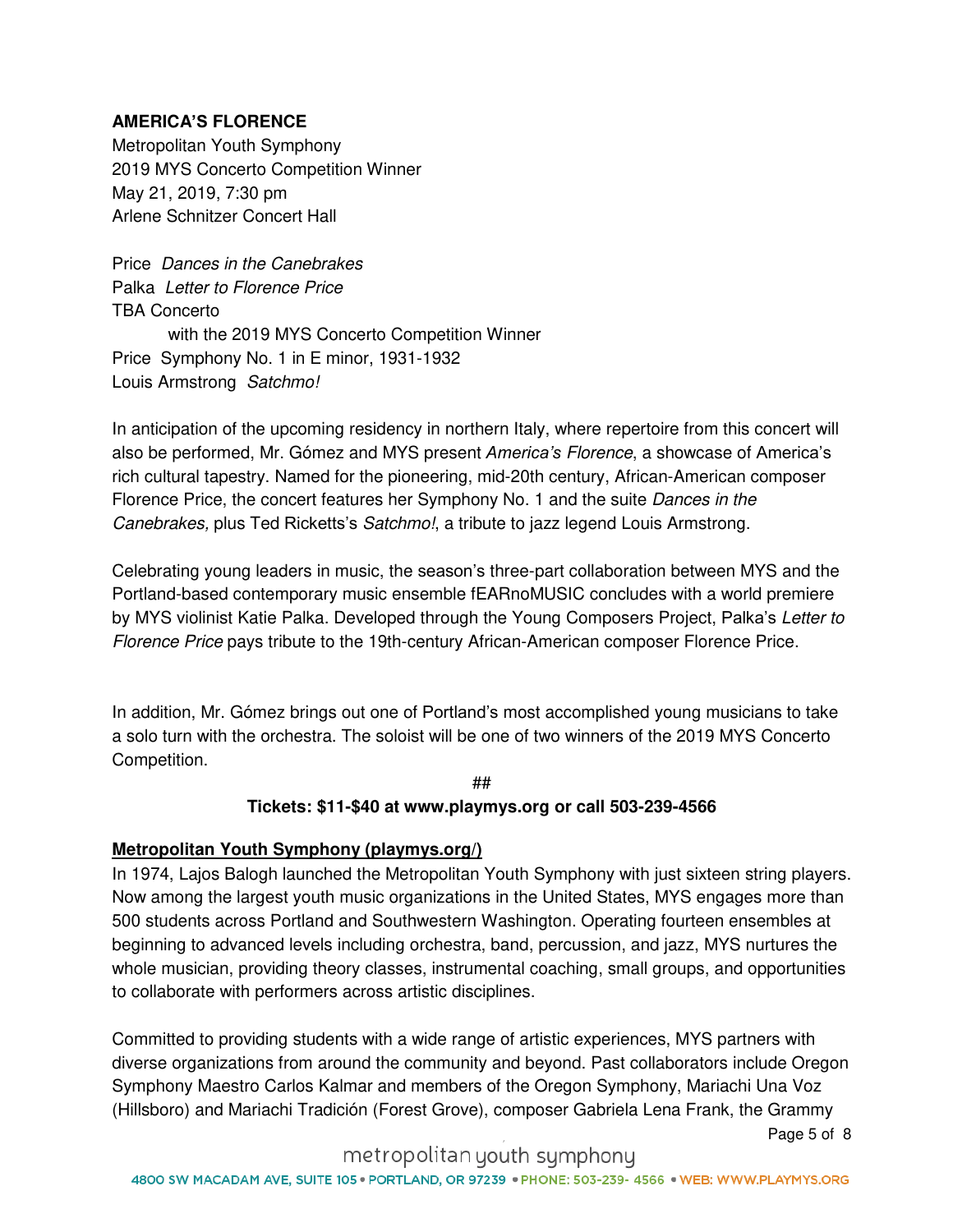nominated chamber ensemble A Far Cry, Friends of Chamber Music and the Brooklyn-based PROJECT Trio, and YOA Orchestra of the Americas.

Uplifting Oregon families across the cultural and socioeconomic spectrum, Metropolitan Youth Symphony provides tuition-free beginning strings, as well as tuition assistance, loaner instruments, and in-school concerts in low-income neighborhoods. MYS ensembles reflect a broad diversity of cultures and life experiences while fostering a tight-knit community through music, collaboration, peer support, and self-expression. In response to rapid growth in the metropolitan area, MYS has established a satellite string program in Hillsboro, Oregon.

Each January, Metropolitan Youth Symphony hosts a concerto competition for the most advanced musicians in the MYS Symphony Orchestra. Each contestant prepares and memorizes a solo to be auditioned with piano. Winners will appear as soloists with the MYS Symphony Orchestra later in the season.

Auditions for MYS ensembles are held in June, August, November, and by appointment. For more information and to register go to: [www.playmys.org.](http://www.playmys.org/)

#### **Raúl Gómez**

Conductor, violinist, and violist Raúl Gómez begins his third season as Music Director of the Metropolitan Youth Symphony. Recently, he was featured in the League of American Orchestra's 2018 Bruno Walter National Conductor Preview. Hosted in April by the Nashville Symphony and music director Giancarlo Guerrero, the Preview received applications from nearly 150 conductors around the world; Gómez was one of six to receive the honor.

A native of Costa Rica, Gómez holds masters and doctoral degrees from Louisiana State University. Previously he has held positions with youth orchestras in Louisiana and Mississippi, and at the YOA Orchestra of the Americas. Recent conducting engagements include appearances with the Louisiana Philharmonic Orchestra, the Chamber Orchestra of San Antonio, and the Acadiana Symphony Orchestra. Internationally, he has worked in Mexico, Brazil and Costa Rica.

In May, Gómez and MYS Executive Director Diana Scoggins were awarded the Schnitzer Wonder Award on behalf of MYS by Jordan Schnitzer and the Oregon Symphony. The award honors individuals and organizations that strengthen community through programs for young people and the arts.

# **2018/19 Season Concert Series Artistic Partners**

# **fEARnoMUSIC's Young Compsers Project**

Led by acclaimed composer and violist Kenji Bunch, fEARnoMUSIC was founded in 1992 by percussionists Jeffrey Payne and Joel Bluestone. The Portland-based ensemble specializes in